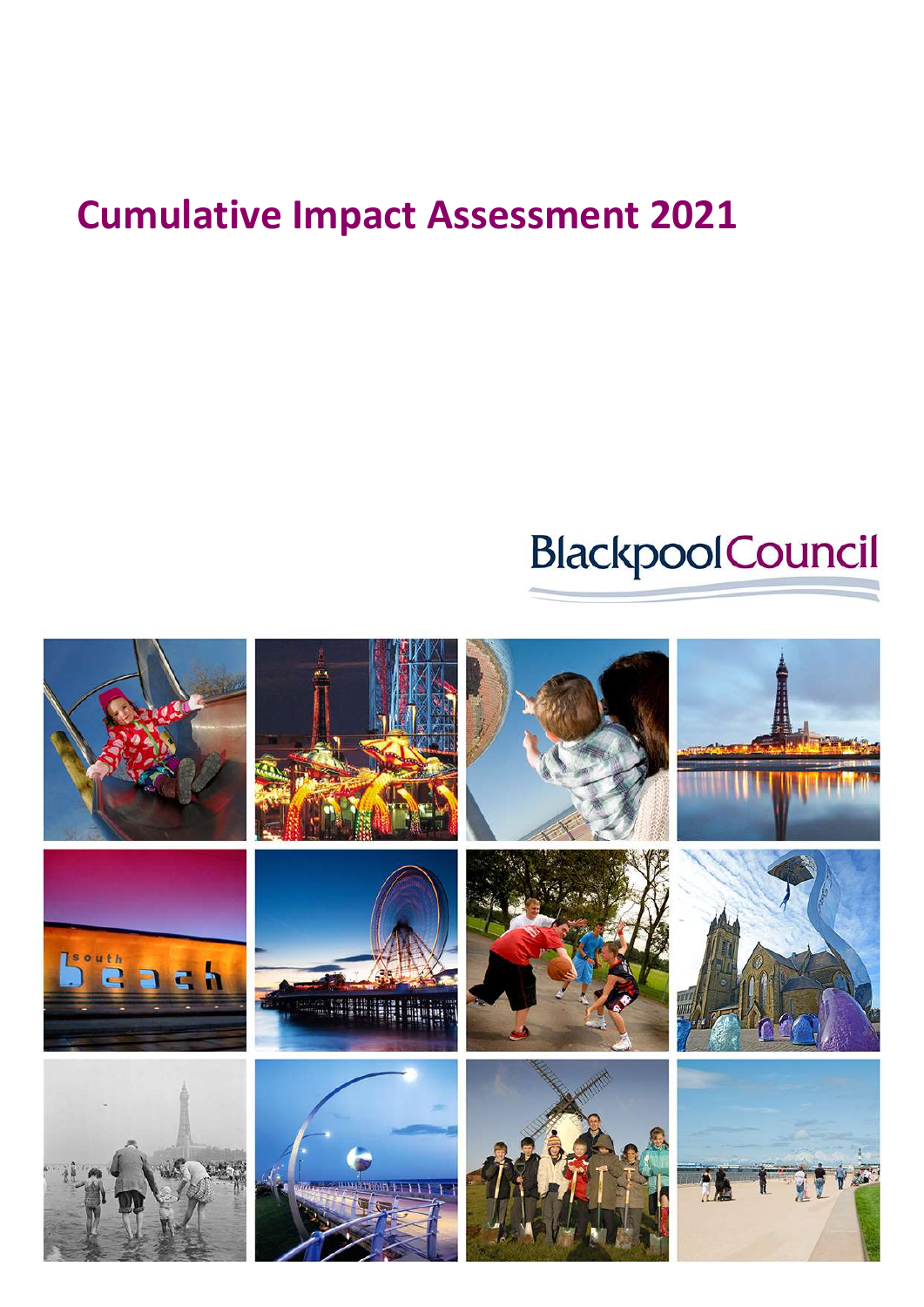### **Contents**

| Conclusion |  |
|------------|--|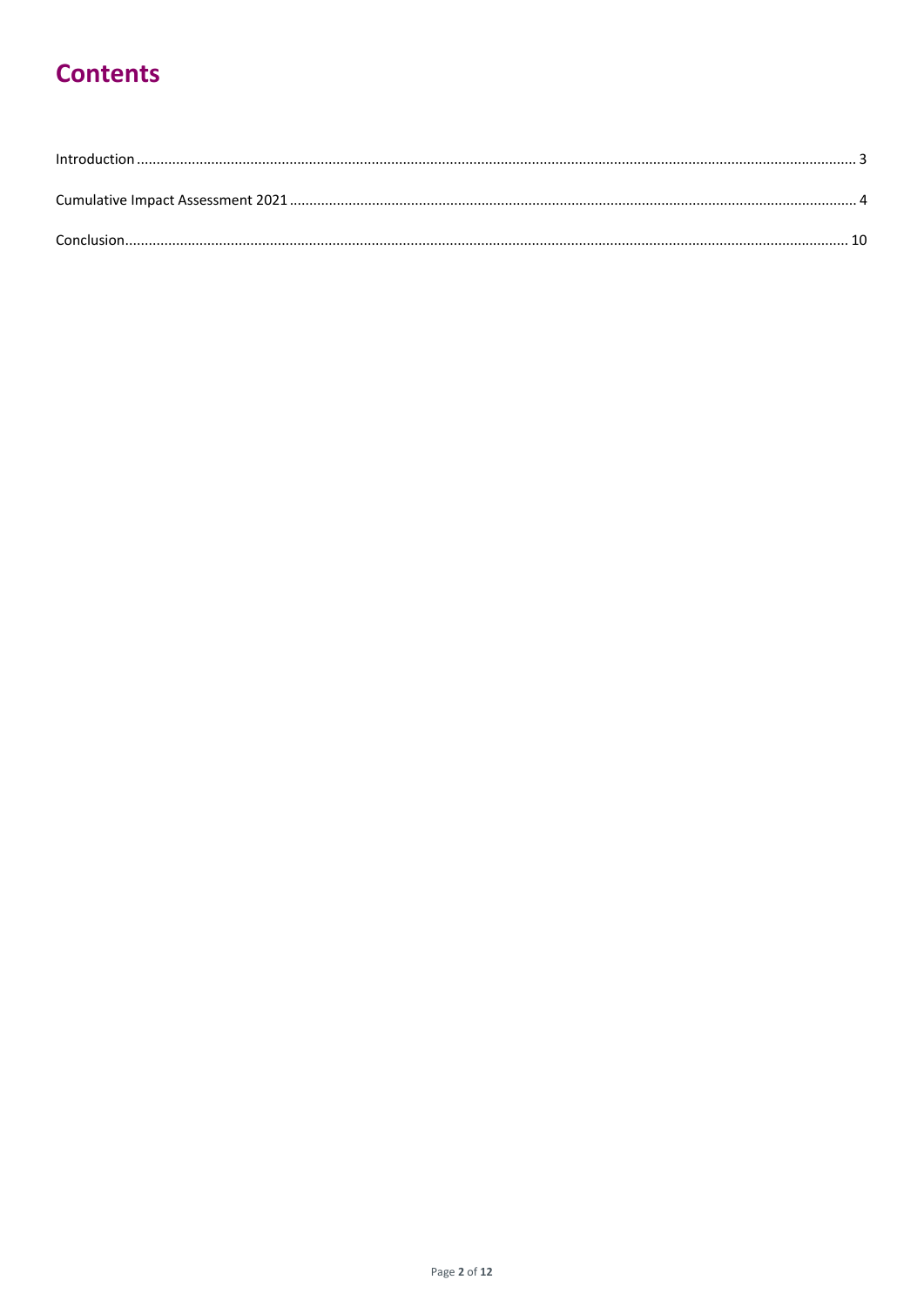### <span id="page-2-0"></span>**Introduction**

Section 5A Licensing Act 2003 allows a licensing authority to publish a cumulative impact assessment if it considers that the number of premises licences/club premises certificates in respect of premises in one or more parts of its area described in the assessment is such that it is likely that it would be inconsistent with the authority's duty under section 4(1) to grant any premises licences/club premises certificates in respect of premises in that part or those parts.

Cumulative impact is the potential impact on the promotion of the licensing objectives of a number of licensed premises concentrated in one area.

Before publishing a cumulative impact assessment, the licensing authority must consult with the following:

- Police
- Fire and Rescue Authority
- Public Health
- Representatives of premises licence and club premises certificate holders issued by the authority
- **Representatives of personal licence holders issued by the authority**
- Such other persons as the licensing authority considers representative of businesses and residents in its area.

Once published a cumulative impact assessment must be reviewed within three years.

#### **The effect of a Cumulative Impact Assessment**

A cumulative impact assessment may relate to premises licensed to carry on any licensable activity including the sale of alcohol for consumption off the premises and the provision of late night refreshment. Cumulative impact assessments do not apply to temporary event notices however, the Police and Environmental Health may use the evidence published with an assessment when objecting to such a notice.

The existence of a cumulative impact assessment does not change the fundamental way in which licensing decisions are made. The licensing authority remains able to grant an application where it is appropriate to do so and where an applicant can demonstrate through the operating schedule that they would not add to the cumulative impact. It is important therefore that applicants for relevant licences within an area covered by the cumulative impact assessment consider cumulative impact issues when setting out the steps that they will take to promote the licensing objectives.

The cumulative impact assessment does not create a blanket ban on the grant of applications within the areas covered by the assessment. The authority can only consider refusal of an application following receipt of a relevant representation. Where there are no representations to an application, the licensing authority must grant the licence.

Anyone making a representation concerning an application within an area covered by this assessment can base it on the information published in this assessment, or even just the fact that an assessment has been published. Any representations made should be capable of withstanding scrutiny at a hearing.

#### **History of Cumulative Impact in Blackpool**

Prior to the introduction of cumulative impact assessments in April 2018, Blackpool had incorporated a cumulative impact policy within its statement of licensing policy since 2007. This initial policy covered premises licensed for the sale of alcohol on the premises within the town centre. In 2009, the Council approved a second cumulative impact policy covering the Wards of Bloomfield, Claremont, Talbot and Victoria. This second policy only concerned premises licensed to sell alcohol for consumption off the premises.

The areas covered by these policies were reviewed as part of the statutory review of the Statement of Licensing Policy.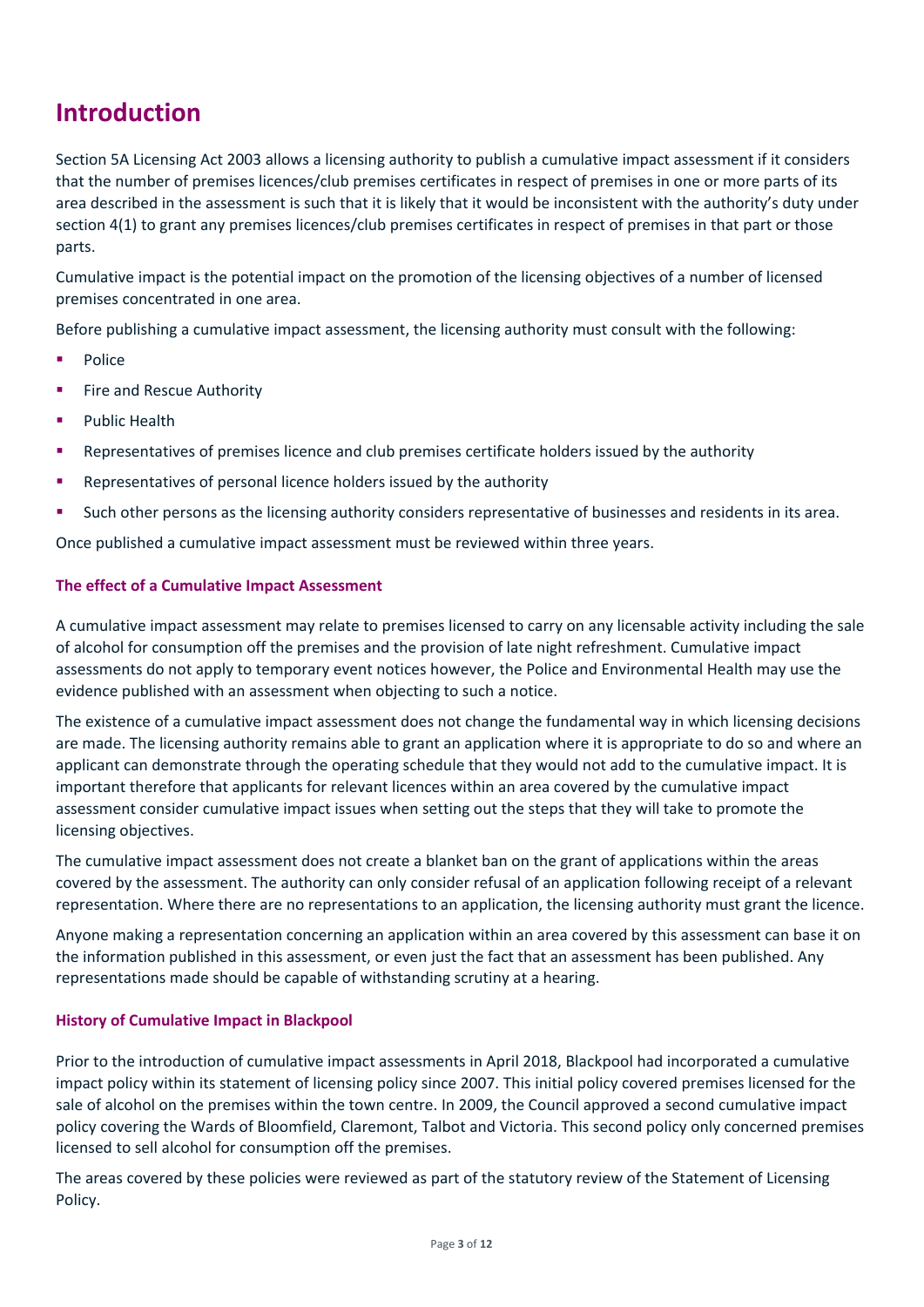### <span id="page-3-0"></span>**Cumulative Impact Assessment 2021**

This cumulative impact assessment has been carried out in accordance with section 5A Licensing Act 2003.

The licensing authority has reviewed the areas covered by its two cumulative impact policies. Statistical data provided by the Police and Public Health has been considered and in consultation with the Police, the licensing authority has developed its first cumulative impact assessment which covers the two areas detailed below.

#### **Town Centre**

The Town Centre Assessment relates to the area edged red at appendix 1 to this policy and will apply to applications for the sale or supply of alcohol on the premises and the provision of late night refreshment for:

- **New premises licences**
- New club premises certificates
- Provisional statements
- Variations to existing licences (where the modifications are directly relevant to the issue of cumulative impact, for example, extension of trading hours or capacity)

The area referred to in appendix 1 is contained within 2 ward areas, Talbot ward and Claremont ward. The concentration of on licence premises within these wards is significant. Figure 1 below shows that 45% of the total number of premises licensed for the on sale / supply of alcohol within Blackpool are located in these 2 ward areas. Whilst the area referred to in appendix 1 is not inclusive of all the premises indicated in Figure 1, a significant number of high risk premises are contained in this area.

|                                                                              | Off licences*  |       | On and On/Off<br>licences |       | <b>Not</b><br><b>Total licenced</b> |                |       |
|------------------------------------------------------------------------------|----------------|-------|---------------------------|-------|-------------------------------------|----------------|-------|
|                                                                              |                |       |                           |       | coded                               | premises       |       |
| Anchorsholme                                                                 | 6              | 3.4%  | $\overline{3}$            | 0.3%  | $\overline{2}$                      | 11             | 0.7%  |
| <b>Bispham</b>                                                               | 5              | 2.8%  | 24                        | 2.2%  | $\overline{4}$                      | 33             | 2.2%  |
| <b>Bloomfield</b>                                                            | 20             | 11.2% | 288                       | 26.4% | 48                                  | 356            | 23.9% |
| <b>Brunswick</b>                                                             | 5              | 2.8%  | 10                        | 0.9%  | 3                                   | 18             | 1.2%  |
| <b>Claremont</b>                                                             | 22             | 12.3% | 164                       | 15.0% | 29                                  | 215            | 14.4% |
| Clifton                                                                      | 10             | 5.6%  | $\overline{4}$            | 0.4%  | 5                                   | 19             | 1.3%  |
| Greenlands                                                                   | 3              | 1.7%  | $\mathbf{1}$              | 0.1%  | 3                                   | $\overline{7}$ | 0.5%  |
| <b>Hawes Side</b>                                                            | 6              | 3.4%  | $\overline{4}$            | 0.4%  | $\overline{7}$                      | 17             | 1.1%  |
| Highfield                                                                    | 3              | 1.7%  | $\overline{3}$            | 0.3%  | $\overline{2}$                      | 8              | 0.5%  |
| Ingthorpe                                                                    | 10             | 5.6%  | 5                         | 0.5%  | $\overline{2}$                      | 17             | 1.1%  |
| Layton                                                                       | 9              | 5.0%  | 5                         | 0.5%  | $\overline{2}$                      | 16             | 1.1%  |
| Marton                                                                       | 6              | 3.4%  | 12                        | 1.1%  | $\overline{2}$                      | 20             | 1.3%  |
| <b>Norbreck</b>                                                              | $\overline{2}$ | 1.1%  | $\overline{7}$            | 0.6%  | $\mathbf{1}$                        | 10             | 0.7%  |
| Park                                                                         | 3              | 1.7%  | $\overline{3}$            | 0.3%  | $\overline{4}$                      | 10             | 0.7%  |
| <b>Squires Gate</b>                                                          | 5              | 2.8%  | 20                        | 1.8%  | $\overline{7}$                      | 32             | 2.2%  |
| Stanley                                                                      | $\overline{7}$ | 3.9%  | 8                         | 0.7%  | $\mathbf{1}$                        | 16             | 1.1%  |
| <b>Talbot</b>                                                                | 23             | 12.8% | 334                       | 30.6% | 43                                  | 400            | 26.9% |
| Tyldesley                                                                    | 6              | 3.4%  | $\overline{2}$            | 0.2%  | 3                                   | 11             | 0.7%  |
| <b>Victoria</b>                                                              | 12             | 6.7%  | 6                         | 0.5%  | 9                                   | 27             | 1.8%  |
| Warbreck                                                                     | $\overline{7}$ | 3.9%  | 67                        | 6.1%  | 15                                  | 89             | 6.0%  |
| Waterloo                                                                     | 9              | 5.0%  | 122                       | 11.2% | 25                                  | 156            | 10.5% |
| <b>Blackpool</b>                                                             | 179            |       | 1,092                     |       | 217                                 | 1,488          |       |
| *Includes Convenience stores, Off-licences, Petrol Stations and Supermarkets |                |       |                           |       |                                     |                |       |

#### **Figure 1** Source: MADE Dataset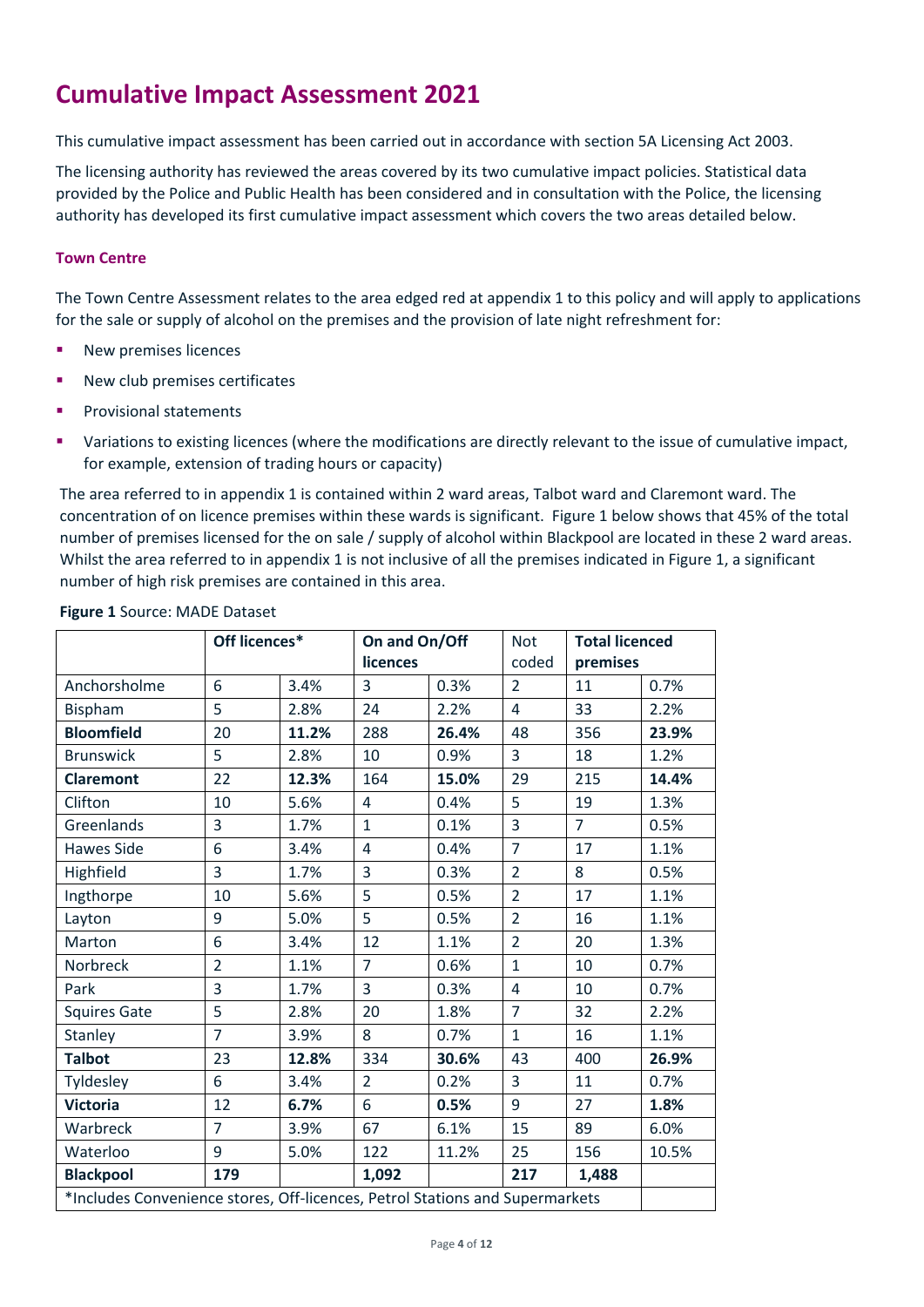Lancashire Multi-Agency Data Exchange (MADE) data sets provide statistical information from across various agencies building profiles of local areas throughout Lancashire. Scrutiny of this data tells us that for the calendar year 2019, over 12,000 Police incidents were recorded with an alcohol qualifier with over 2,500 being attributed to Blackpool (see Figure 2). This data represents Blackpool as the worst affected area in relation to alcohol related Police incidents, both in terms of actual incidents and incidents per 1,000 population.

|                       | Jan 19 to Dec 19 |                      |  |
|-----------------------|------------------|----------------------|--|
| Geography             | <b>Actuals</b>   | Per 1,000 population |  |
| Lancashire 14         | 12,001           | 8.08                 |  |
| Blackburn with Darwen | 1,172            | 7.97                 |  |
| Blackpool             | 2,511            | 18.04                |  |
| <b>Burnley</b>        | 957              | 10.93                |  |
| Chorley               | 609              | 5.33                 |  |
| Fylde                 | 384              | 4.92                 |  |
| Hyndburn              | 735              | 9.13                 |  |
| Lancaster             | 1,293            | 9.01                 |  |
| Pendle                | 552              | 6.09                 |  |
| Preston               | 1,444            | 10.18                |  |
| <b>Ribble Valley</b>  | 250              | 4.25                 |  |
| Rossendale            | 371              | 5.31                 |  |
| South Ribble          | 518              | 4.70                 |  |
| West Lancashire       | 516              | 4.55                 |  |
| Wyre                  | 665              | 6.03                 |  |
| not geocoded          | 24               |                      |  |

#### **Figure 2**

District profile statistics shown in Figure 3 below indicate that Claremont and Talbot wards are the worst affected in relation to alcohol related police incidents. Of the total number of alcohol related Police incidents recorded, over 41% occurred across these 2 wards. Claremont has seen 82.5 incidents reported per 1,000 population and Talbot has recorded 68.79 incidents per 1,000 population compared to 18.04 per 1,000 population for the town as a whole. Public Health data provides a similar context with alcohol related hospital admissions ratio of 279.9 in Talbot, almost 200% higher than the national average. In relation to Claremont, the alcohol related admission ratio of 280.4 is again almost 200% higher than the national average.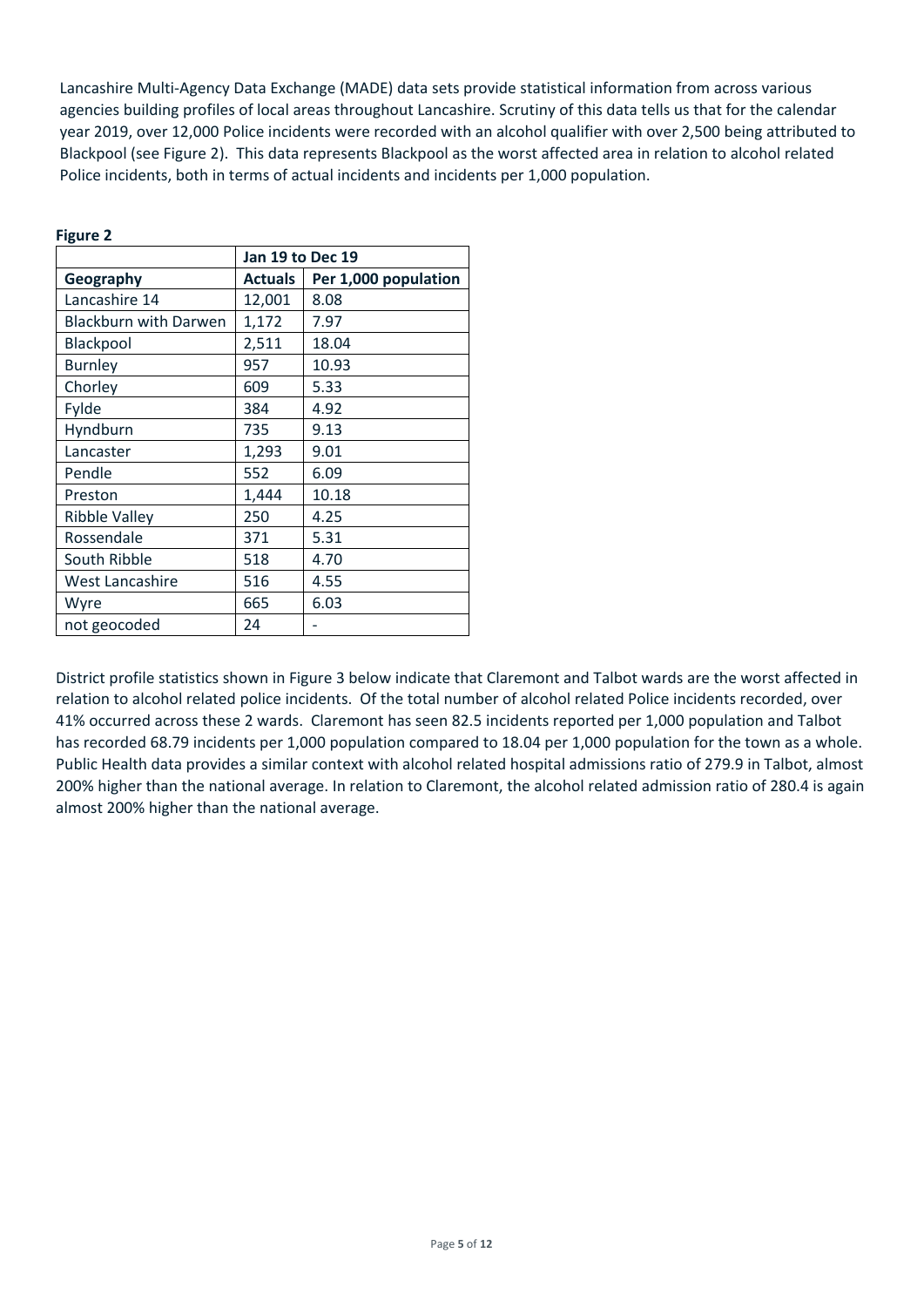#### **Figure 3**

|                     | Jan 19 to Dec 19 |                      |  |
|---------------------|------------------|----------------------|--|
| Geography           | <b>Actuals</b>   | Per 1,000 population |  |
| Blackpool           | 2,511            | 18.04                |  |
| Anchorsholme        | 22               | 3.55                 |  |
| Bispham             | 41               | 6.45                 |  |
| Bloomfield          | 346              | 50.46                |  |
| <b>Brunswick</b>    | 102              | 15.26                |  |
| Claremont           | 604              | 82.50                |  |
| Clifton             | 68               | 10.11                |  |
| Greenlands          | 45               | 6.74                 |  |
| <b>Hawes Side</b>   | 51               | 7.10                 |  |
| Highfield           | 24               | 3.74                 |  |
| Ingthorpe           | 55               | 8.20                 |  |
| Layton              | 50               | 7.28                 |  |
| Marton              | 62               | 9.29                 |  |
| Norbreck            | 38               | 6.19                 |  |
| Park                | 98               | 13.16                |  |
| <b>Squires Gate</b> | 42               | 6.81                 |  |
| Stanley             | 27               | 4.26                 |  |
| Talbot              | 438              | 68.79                |  |
| Tyldesley           | 60               | 9.18                 |  |
| Victoria            | 102              | 15.23                |  |
| Warbreck            | 93               | 14.45                |  |
| Waterloo            | 137              | 21.39                |  |

Further interrogation of the data referred to in Figures 2 & 3 indicates that the majority of alcohol related Police incidents in Talbot and Claremont occur during the night time economy. Figures 4 and 5 below show data relating to the number of Police incidents containing an alcohol qualifier reported in Talbot ward during the calendar year 2019. This data set is broken down into hourly intervals displayed in 24 hour clock terminology. The data shown at Figure 4 shows that in Talbot ward the worst affected period lies between 2100 hours to 0300 hours with 225 of 438 incidents taking place during these core hours. Identical data for Claremont ward is contained in Figure 5 showing that the worst affected period is between the hours of 2100 and 0400 with 361 of 604 incidents taking place between these hours.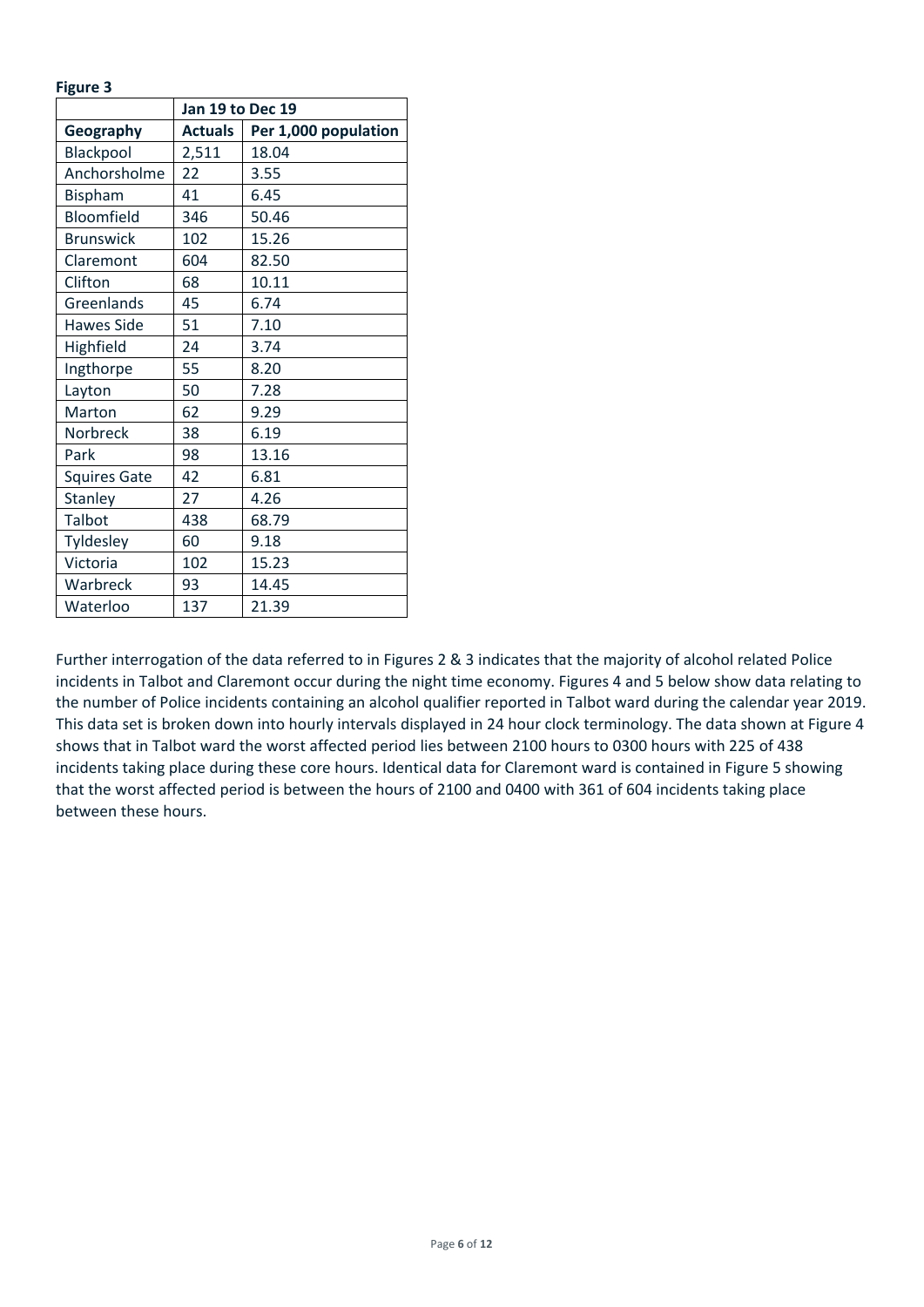#### **Figure 4**

Alcohol related incidents by hour Talbot ward 01/01/19 to 31/12/19. Source: Lancashire Constabulary

| <b>Time</b> | <b>Incidents</b> |           |
|-------------|------------------|-----------|
| 00.00       | 38               |           |
| 01.00       | 31               |           |
| 02.00       | 29               |           |
| 03.00       | 38               |           |
| 04.00       | 21               |           |
| 05.00       | 20               |           |
| 06.00       | 5                |           |
| 07.00       | 5                |           |
| 08.00       | 6                |           |
| 09.00       | 6                |           |
| 10.00       | 8                |           |
| 11.00       | 6                |           |
| 12.00       | 6                |           |
| 13.00       | 5                |           |
| 14.00       | 6                |           |
| 15.00       | 15               |           |
| 16.00       | 12               |           |
| 17.00       | 20               |           |
| 18.00       | 12               |           |
| 19.00       | 27               |           |
| 20.00       | 25               |           |
| 21.00       | 37               |           |
| 22.00       | 29               |           |
| 23.00       | 32               | Total 438 |

#### **Figure 5**

Alcohol related incidents by hour Claremont ward 01/01/19 to 31/12/19. Source: Lancashire Constabulary

| <b>Time</b> | <b>Incidents</b> |           |
|-------------|------------------|-----------|
| 00.00       | 39               |           |
| 01.00       | 60               |           |
| 02.00       | 45               |           |
| 03.00       | 50               |           |
| 04.00       | 48               |           |
| 05.00       | 24               |           |
| 06.00       | 13               |           |
| 07.00       | 12               |           |
| 08.00       | 9                |           |
| 09.00       | 7                |           |
| 10.00       | $\overline{7}$   |           |
| 11.00       | 4                |           |
| 12.00       | 4                |           |
| 13.00       | 9                |           |
| 14.00       | 18               |           |
| 15.00       | 18               |           |
| 16.00       | 24               |           |
| 17.00       | 15               |           |
| 18.00       | 30               |           |
| 19.00       | 17               |           |
| 20.00       | 32               |           |
| 21.00       | 40               |           |
| 22.00       | 42               |           |
| 23.00       | 37               | Total 604 |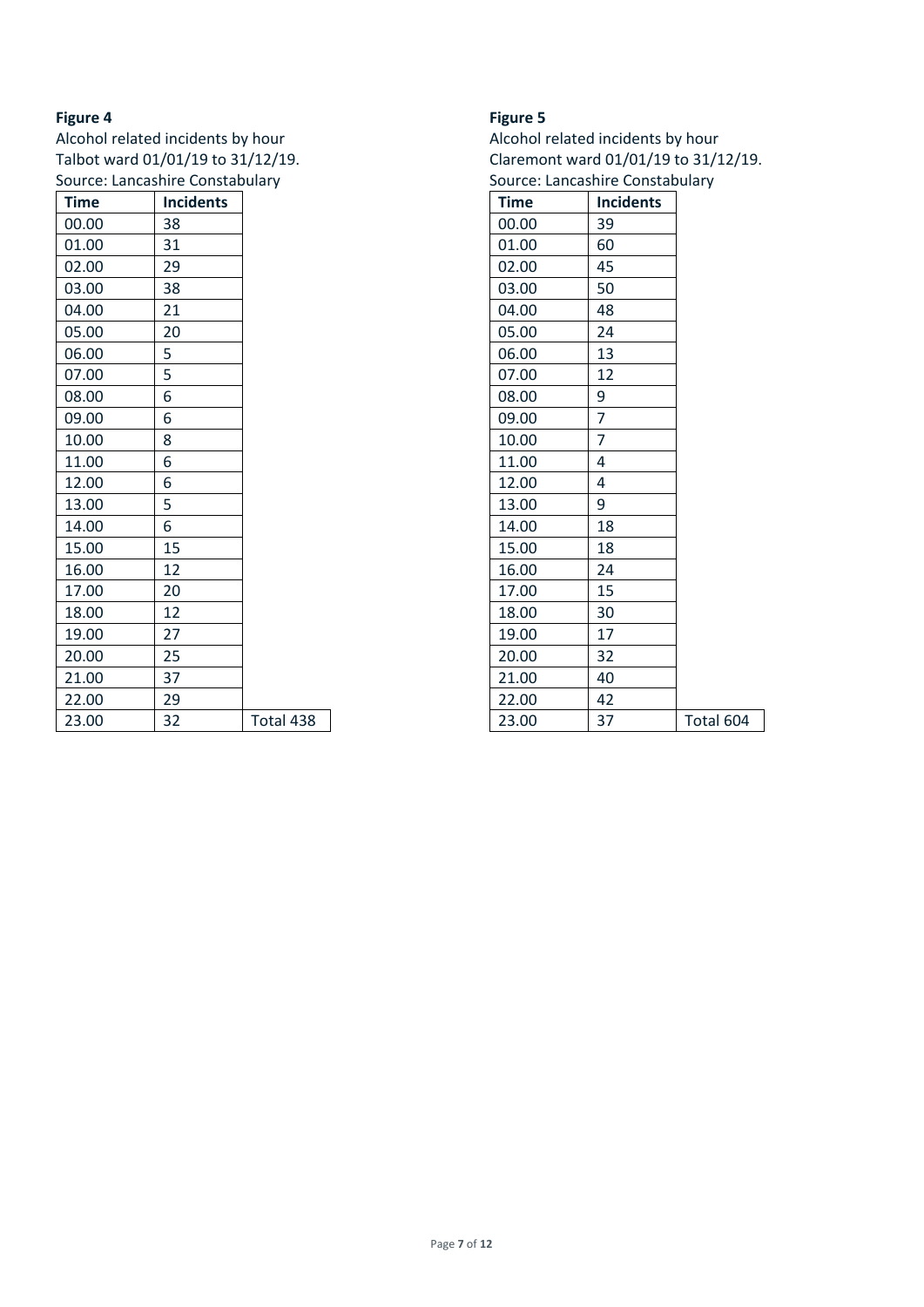#### **Off licence**

The Council intends to promote a saturation zone within Blackpool in areas where crime and disorder is more prevalent and alcohol related health statistics are high. The plan shown edged in red at Appendix 2 shows the area to which this off-licence saturation policy will apply. The area covered includes Claremont, Bloomfield and Talbot wards in their entirety as well as part of Brunswick ward and Waterloo ward. For the avoidance of any doubt, premises located along both sides of the highway where the boundary line is drawn are considered to be included in the saturation area.

This policy is to apply to any new licence application seeking permission to sell alcohol for consumption off the premises and any variation to an existing off-licence.

Figure A below shows that Waterloo, Bloomfield, Talbot and Claremont wards are in the worst category in the context of the number of alcohol related crimes per 1,000 population. This data indicates that these wards experience 40-154 such crimes per 1,000 population. Brunswick ward sits in the next highest category with 25 to 40 crimes per 1,000 population. This data has been overlaid with location data relating to off-licence premises.

#### **Figure A**

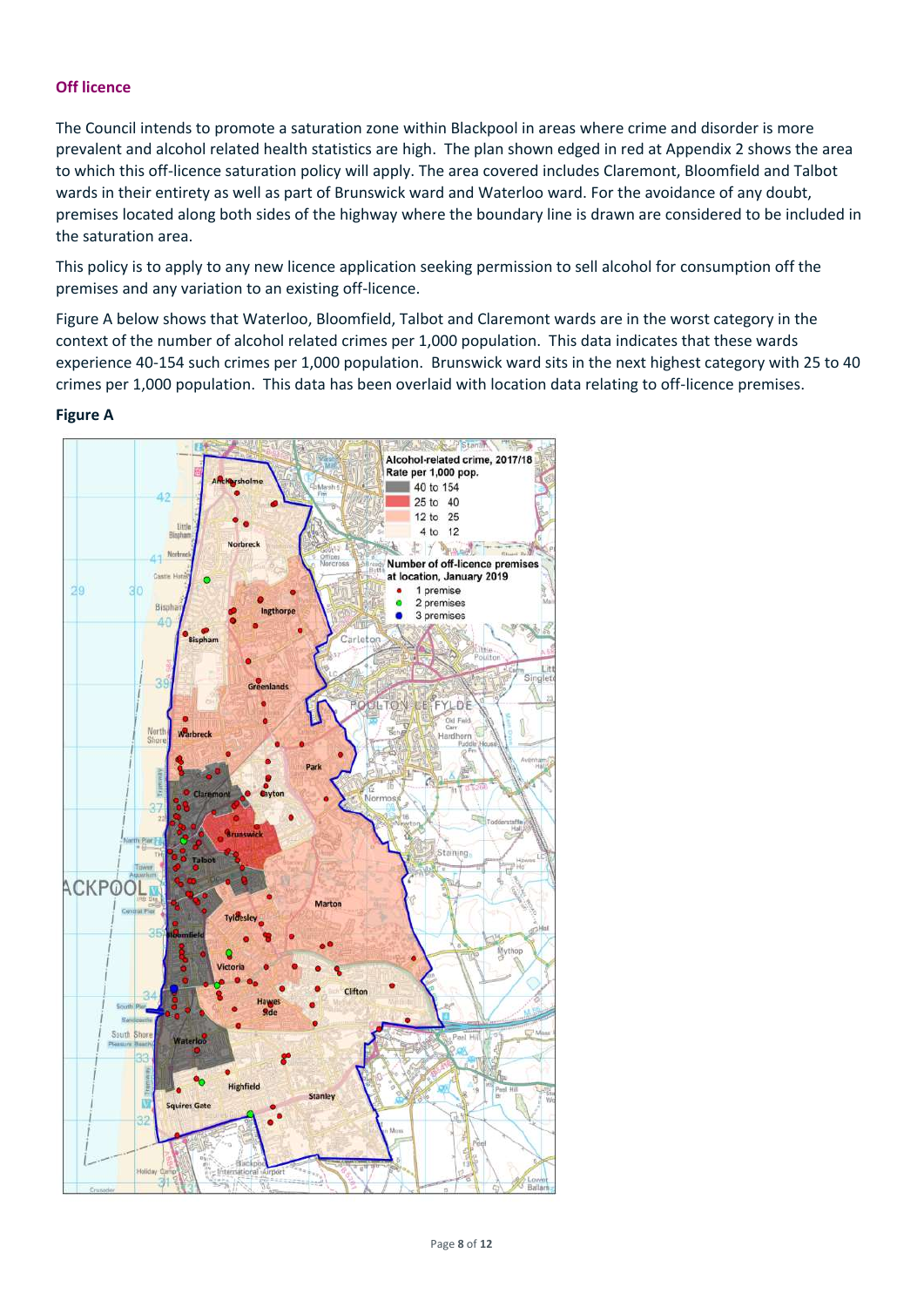Figure B shows data relative to alcohol related hospital admissions, again with off-licence location data overlaid. The data tells us that Claremont, Talbot and Bloomfield Wards are the worst affected, with an alcohol related hospital admissions ratio of between 191 and 250. Brunswick and Waterloo wards are in the next worse affected category with a ratio of between 160 and 191.





In relation to data given in figures A and B the areas to which this policy relates are among the worst affected.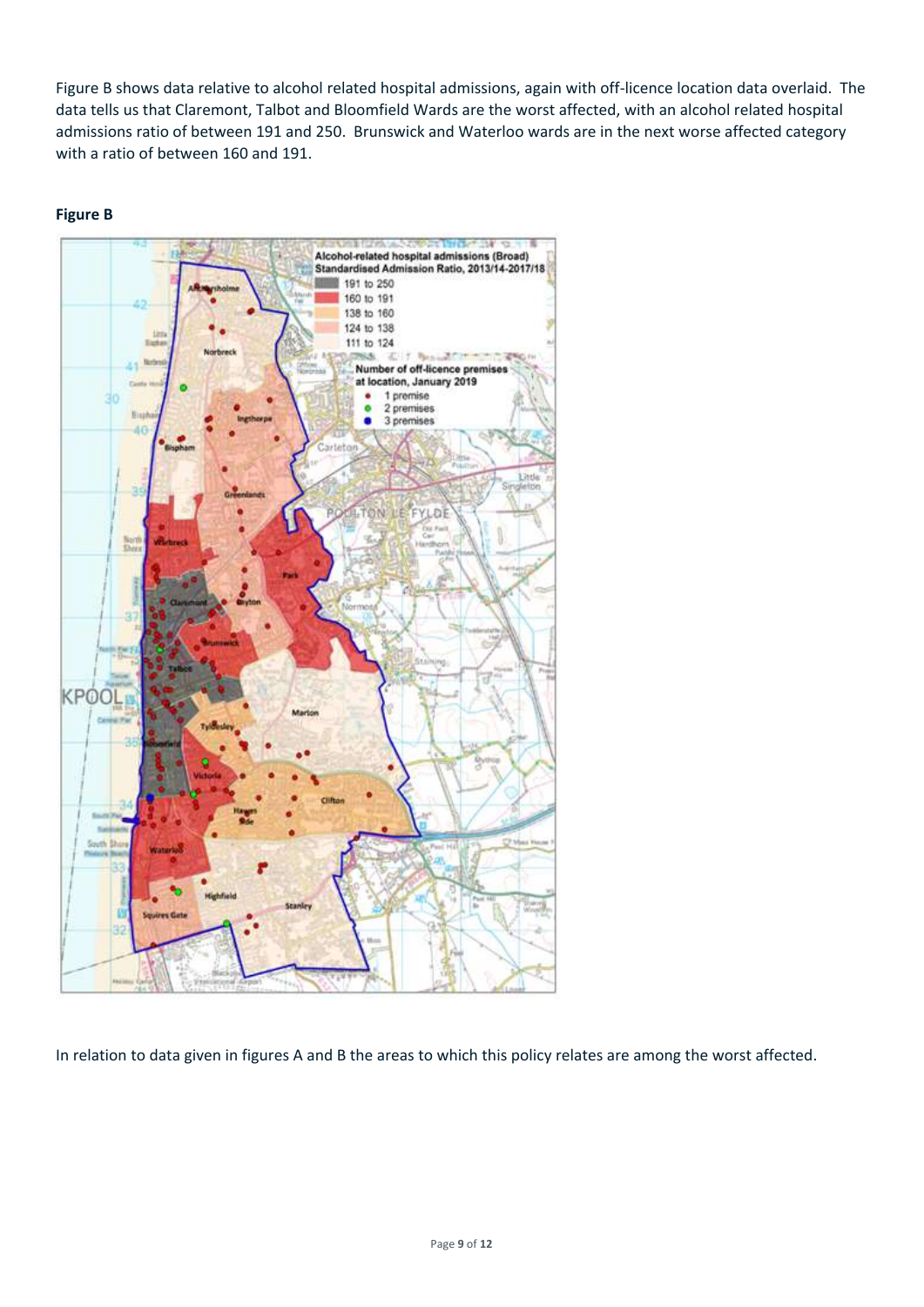### <span id="page-9-0"></span>**Conclusion**

The Licensing Authority concludes that the area detailed in appendix 1 to this document is designated a cumulative impact area. The Council considers that the number of licensed premises in this area is at such an excessive level that it would be inconsistent with the promotion of the licensing objectives to grant any further licences in this area.

The assessment in this area will apply to applications for the sale or supply of alcohol on the premises and the provision of late night refreshment for:

- New premises licences
- New club premises certificates
- Provisional statements
- Variations to existing licences (where the modifications are directly relevant to the issue of cumulative impact, for example, extension of trading hours or capacity

The area detailed at appendix 2 to this document clearly shows that alcohol related crime and alcohol related hospital admissions are particularly prevalent. This area has subsequently been designated a cumulative impact area in relation to 'off sales' premises. The assessment will be applicable to applications for new premises and variations to existing ones.

The overall effect of this assessment is to create a rebuttable presumption that any applications listed above will be refused a licence. To rebut this presumption, an applicant would be expected to show through the operating schedule, and where appropriate, with supporting evidence, that the operation of the premises will not add to the cumulative impact already being experienced in the area.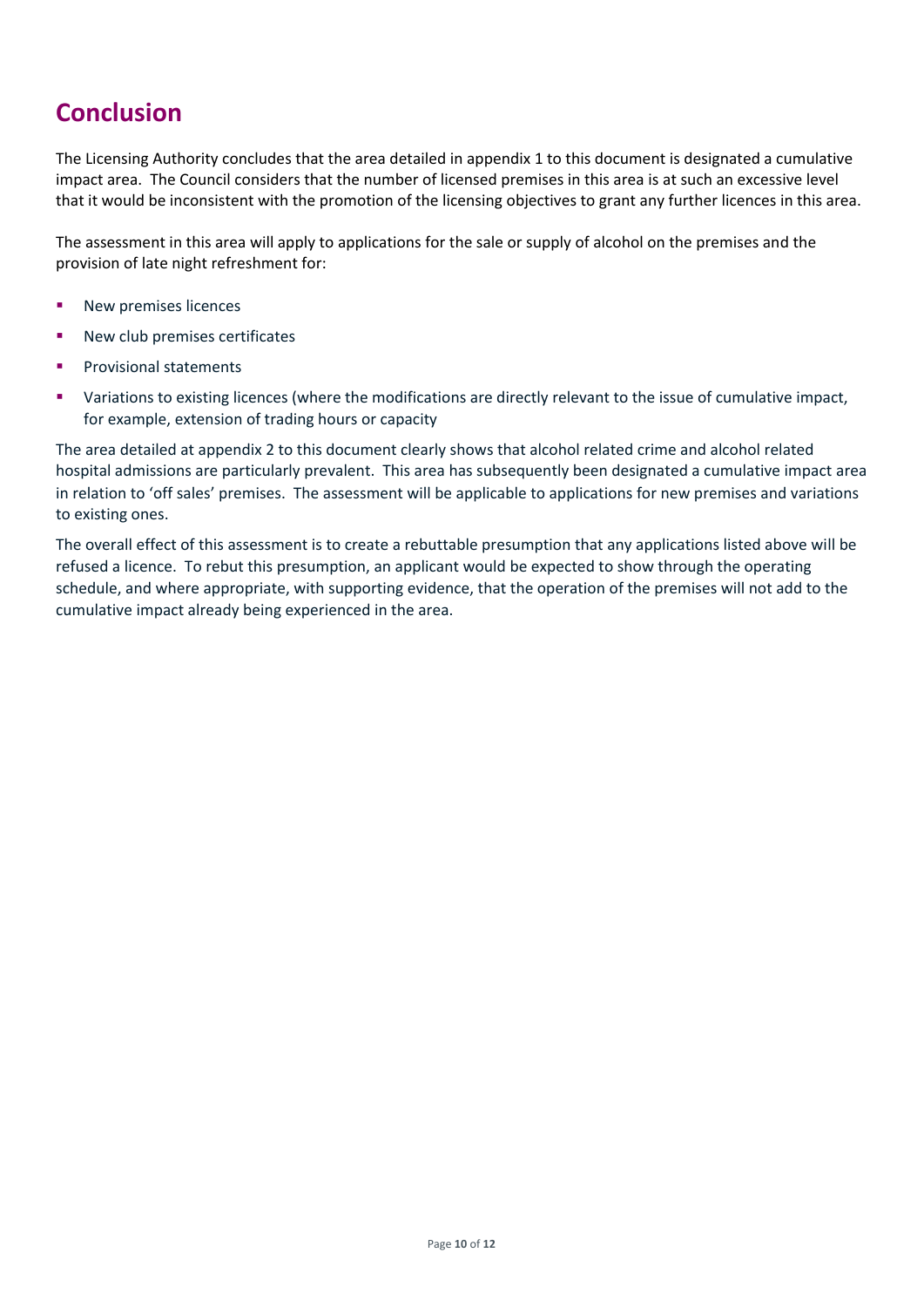### **Appendix 1**

#### Town Centre Assessment area



Crown copyright. All rights reserved. Blackpool Borough Council Licence No.100019178. 2018.